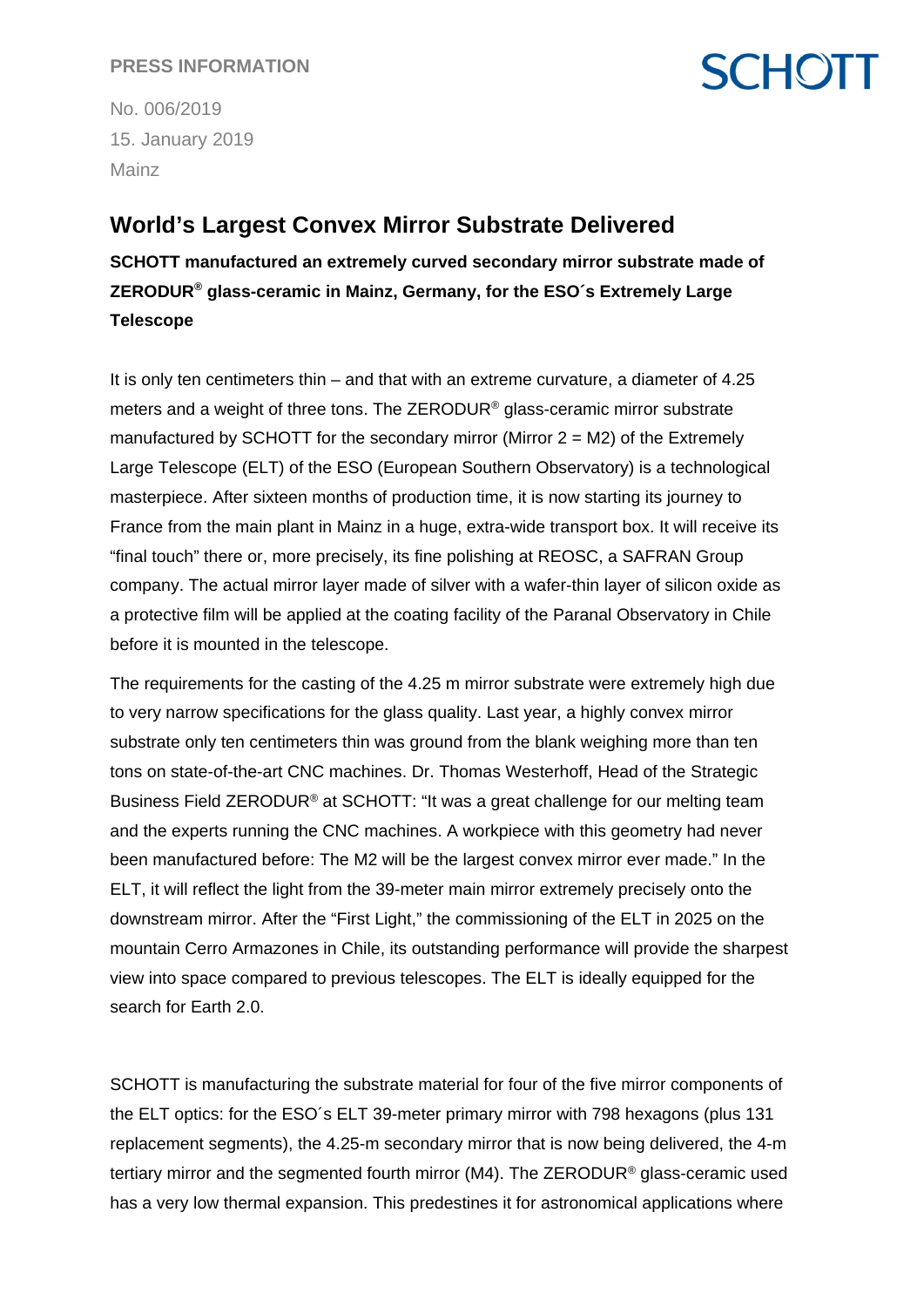**PRESS INFORMATION**

# **SCHOTT**

No. 006/2019

maximum precision is essential. In observing stars, the excellent image quality of the mirrors is always maintained, even when the temperature changes. SCHOTT has been producing this stable material that is resistant to temperature changes and practically doesn't expand for about 50 years. The process know-how has been continuously developed further. Only in this way was it possible for ZERODUR® to become the "standard material" for telescope mirrors on Earth and in space – and for masterpieces such as the extreme M2 for the ELT to succeed.

*SCHOTT is a leading international technology group in the areas of specialty glass and glassceramics. The company has more than 130 years of outstanding development, materials and technology expertise and offers a broad portfolio of high-quality products and intelligent solutions. SCHOTT is an innovative enabler for many industries, including the home appliance, pharma, electronics, optics, life sciences, automotive and aviation industries. SCHOTT strives to play an important part of everyone's life and is committed to innovation and sustainable success. With more than 15,500 employees at production sites and sales offices in 34 countries, the group has a global presence. In the 2017/2018 fiscal year, SCHOTT generated sales of 2.08 billion euros. The parent company, SCHOTT AG, has its headquarters in Mainz (Germany) and is solely owned by the Carl Zeiss Foundation. As a foundation company, SCHOTT assumes special responsibility for its employees, society and the environment.*

#### **Press contact:**

Christine Fuhr Marketing and Communication SCHOTT AG, Hattenbergstraße 10, 55122 Mainz Phone: +49 (0)6131/66-4550 e-mail: [christine.fuhr@schott.com](mailto:christine.fuhr@schott.com)